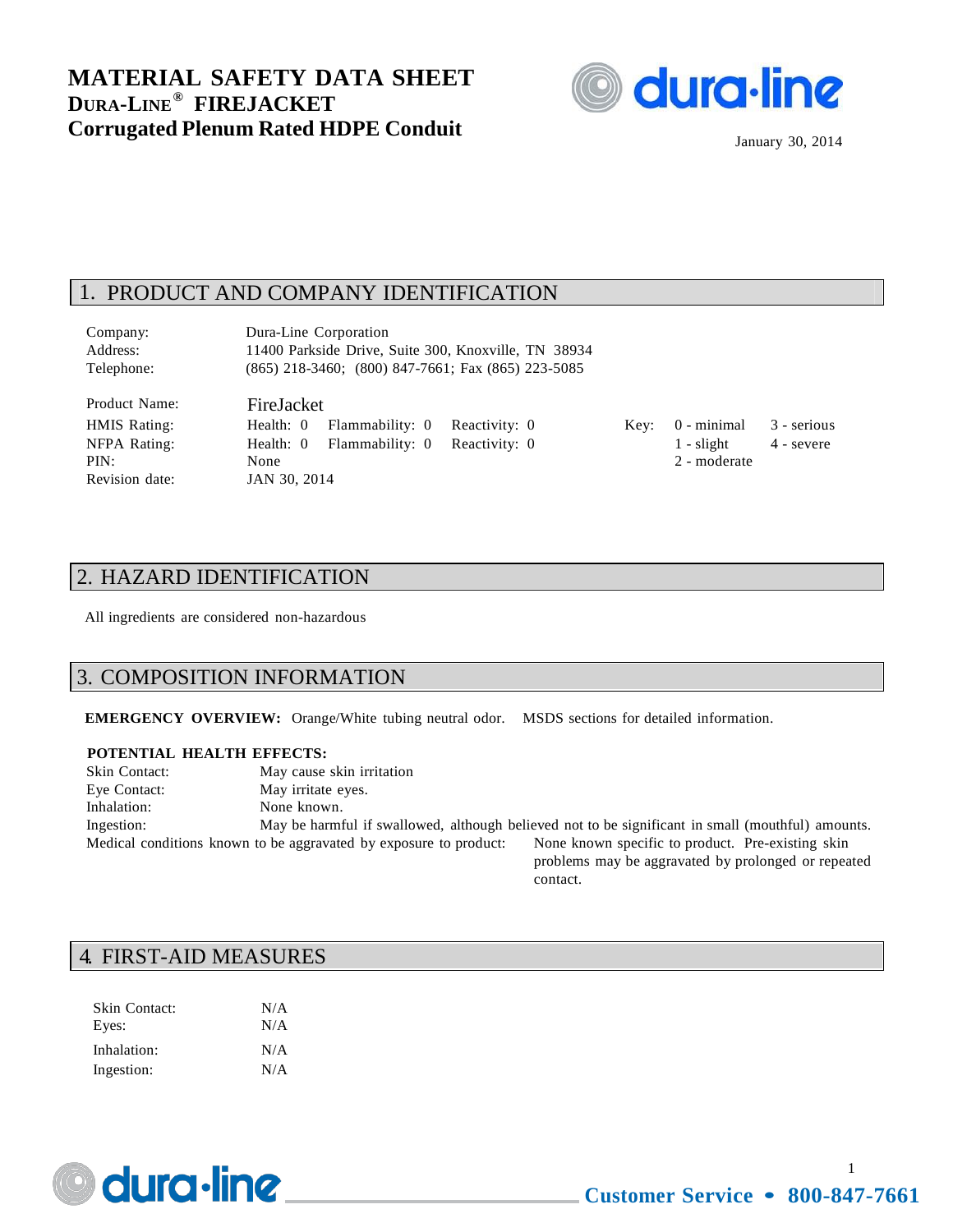# 5. FIRE FIGHTING MEASURES

Flash Point: None. Flammable Limits in Air: None. Extinguishing Media: N/A LEL N/A UEL N/A Special Fire Fighting Procedures: Move product from fire area if possible. Unusual Fire and Explosion Hazards: Use respirator during fire fighting

# 6. ACCIDENTAL RELEASE MEASURES

Material is extremely slippery. Spills should be cleaned immediately using suitable absorbent (clay, sand, dirt, etc.) or water wash-down.

### 7. HANDLING AND STORAGE

Avoid eye contact. Avoid prolonged skin contact.

#### 8. EXPOSURE CONTROLS / PERSONAL PROTECTION

Respiratory Protection: With type B cartridge in case of accidental decomposition Ventilation: Local Exhaust: N/A Mechanical (General): N/A Protective Gloves: N/A Work/Hygienic Practices: N/A Special:  $N/A$ Other: N/A

# 9. PHYSICAL AND CHEMICAL PROPERTIES

| Initial Boiling Point (bulk): | N/A                                     |
|-------------------------------|-----------------------------------------|
| Percent Volatile:             |                                         |
| Density/ Sp. Gravity:         | $>90\%$ (vol.)<br>1.78G/CM <sup>3</sup> |
| Water Solubility:             | Insoluble                               |
| $pH$ :                        | 7 - 8                                   |
| VOC Content:                  | $0 \text{ gm/L}$                        |

N/A  $> 90\%$  (vol.)

Vapor Pressure: Vapor Density ( $air = 1$ ): Evaporation Rate (nBu  $Ac = 1$ ): Much less than 1 Insoluble Appearance: White/Orange Tubing 7 - 8 Odor: Neutral odor 0 gm/L Melting Point:  $162 \pm 2^{\circ}$  C

N/A N/A